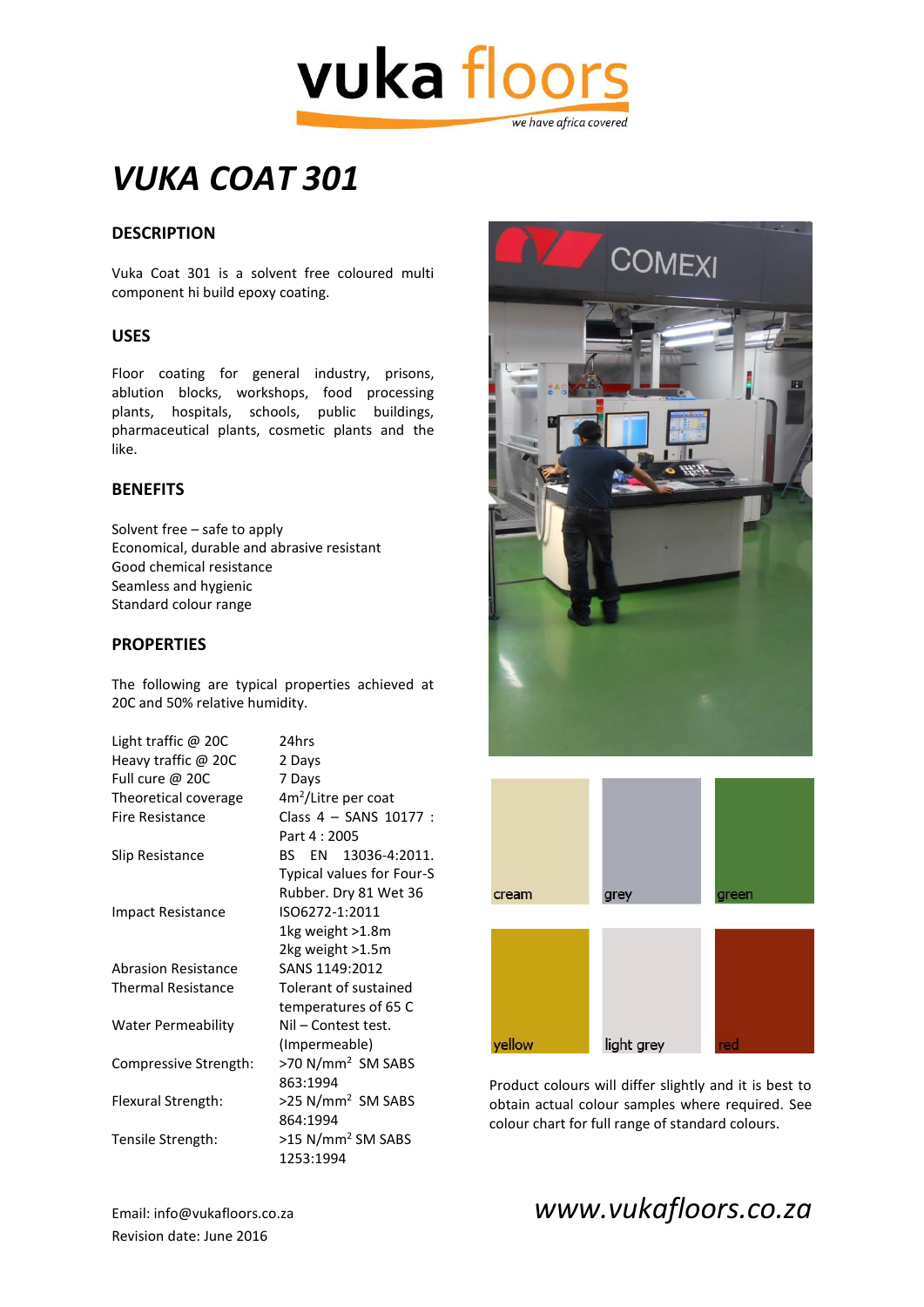

## *VUKA COAT 301*

Bond Strength: Greater than cohesive strength of 25N/mm<sup>2</sup> concrete  $> 1.5$  N/mm<sup>2</sup> Proceq Dyna

#### **SURFACE REQUIREMENTS**

Concrete / Grano surfaces must have a minimum compressive strength of 25N/mm<sup>2</sup>, a minimum tensile strength of 1.5N/mm<sup>2</sup>, be at least 40mm thick. The substrate must be dry, free of oils waxes fats and other contaminants. Vacu-blasting, scarification, abrasive grinding followed by vacuum cleaning is preferred. The surface must show open pores throughout with exposed aggregate. **Acid etching is not acceptable.**

#### **MIXING**

Kit components are pre-weighed for optimum performance therefore never split or proportion a kit. Pre stir base and activator. Add the entire activator to the base and using a slow speed drill (+-300rpm) fitted with a spiral blade mix for 3 minutes.

#### **APPLICATION**

Can be applied by squeegee, serrated trowel and then back rolled with short nap roller. Observe the overcoat times.

#### **CURING**

At 25C constant, excessive traffic, aqueous contact and exposure to aggressive chemicals should only take place after 7 days when full cure has been achieved. At 10C constant, full cure would take a minimum of 12 days.

#### **OPTIONAL FINISHES**

Standard finish: Gloss Optional finish Matt sealer coat – Vuka Super Satin LAS - Light Anti Slip MAS - Medium Anti Slip HAS – Heavy Anti Slip

#### **CHEMICAL RESISTANCE**

For chemical resistance information please contact our Technical Department

#### **STORAGE**

12 Months from date of production if stored in original sealed containers in dry conditions at temperatures between +5C and +30C.

#### **HEALTH AND SAFETY**

Use of basic principles of industrial hygiene and protective clothing such as gloves, goggles, masks will enable the product to be used safely. Splashes into eyes should be washed immediately with clear water and medical advice sought.

#### **BILL OF QUANTITY DESCRIPTIONS**

Contact Vuka Floors for a detailed bill description to suit your specific requirements.

#### **MODEL SPECIFICATION**

Prepare surface and prime with Vuka Prime 102 at 4m2/Litre then apply 2 coats of Vuka Coat 301 at 4m2/Litre per coat in strict accordance with the technical data obtainable from Vuka Floors. All work to be done by Vuka Floors approved applicators.

#### **REFERENCE PANEL**

A reference sample should be installed by the applicator prior to the start of the contract to ensure correct coverage, workmanship and acceptance by the client as a standard for the project.

#### **FURTHER INFORMATION**

This product will change in colour over time. Especially when subject to high levels of UV and or chemical attack. For best colour stability consult our technical department. This does not compromise the products physical and chemical resistance characteristics.

Revision date: June 2016

Email: info@vukafloors.co.za *www.vukafloors.co.za*